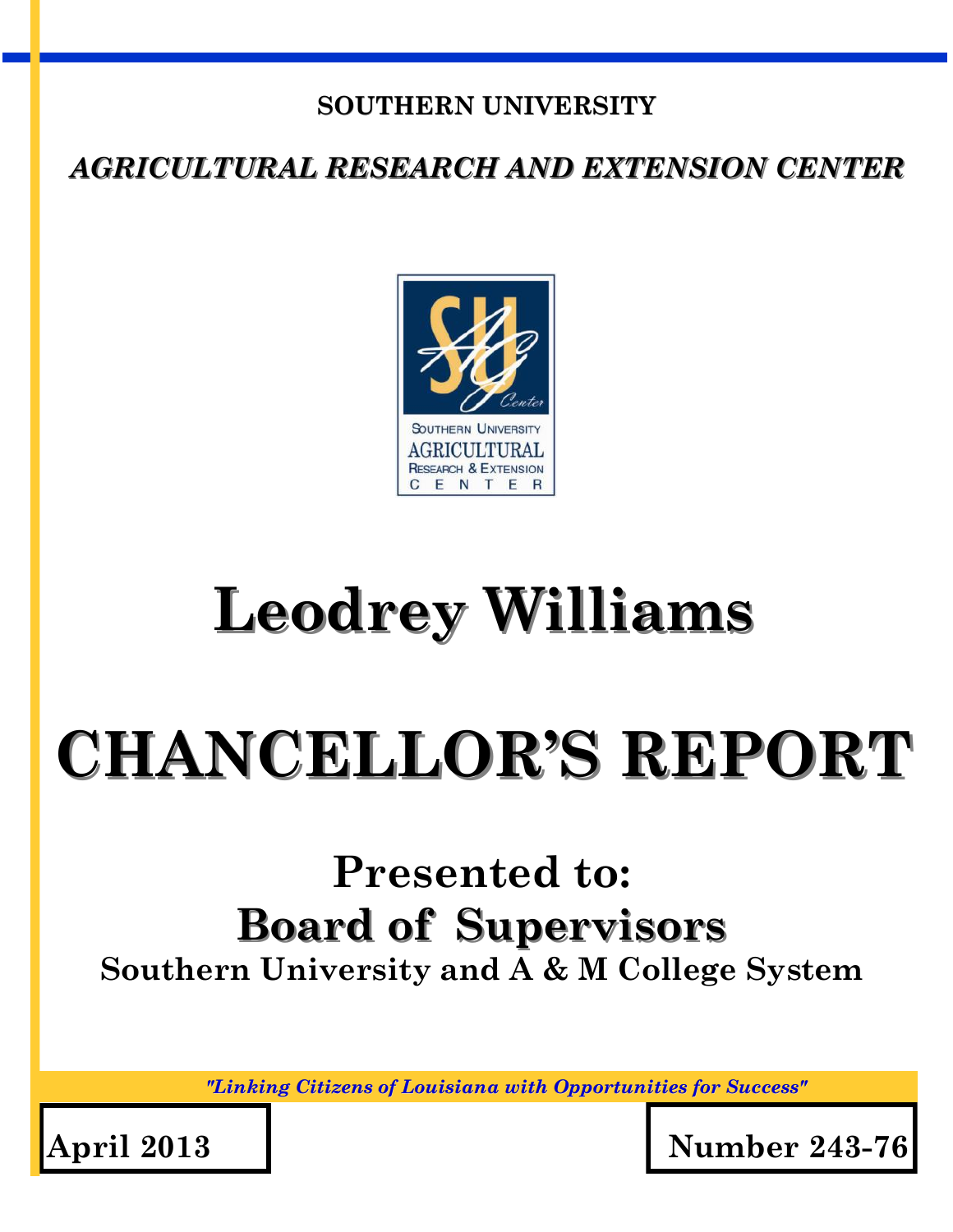## **SU Ag Center holds 3rd Annual Louisiana Small Farmers' Conference**

*Southern University Ag Center*

**Leodrey Williams**  Chancellor

**Adell Brown Jr.**  Exec. Vice Chancellor/Vice Chancellor for Research

**Gina E. Eubanks** Vice Chancellor for Extension

**Linda Batiste** Director of Finance

**Christopher Rogers** Director of Technology Services

**Editors** Bridget Udoh Donna C. Badon

**A. O. Williams Hall** P.O. Box 10010 Baton Rouge, LA 70813

**Tel**: (225) 771-2242

**Fax**: (225) 771-2861

#### **Website**: www.suagcenter.com

Southern University Agricultural Research and Extension Center, an entity of the Southern University System, Leodrey Williams, Chancellor; Ronald Mason, Jr., System President,; Attorney Bridget A. Dinvaut, Chairman, Board of Supervisors. It is issued in furtherance of the Cooperative Extension Work Act of December 1971, and the Agricultural Research Program, in cooperation with the U.S. Department of Agriculture. All educational programs conducted by the Southern University Agricultural Research and Extension Center are provided to all persons regardless of race, national origin, or disability. © 2008 SU Ag Center.



Farmer of the year Harper Armstrong, right, receives plaque from Chancellor Williams

Southern University Ag Center held its 3rd Annual Louisiana Small Farmer Conference March 14-16, 2013 in A. O Williams Hall. This year's theme was, "Enhancing Opportunities for Louisiana's Small Family Farms." With over 50 Louisiana farmers in attendance, the event showcased the success of not only previous participants but, also the growth and expansion of the conference itself. Dr. Dawn Mellion-Patin, Extension Specialist and Conference Organizer humbly spoke about the pride she feels for the annual event saying, "This conference means so much to small farmers around the country."

This year's conference aimed to educate and

expand the awareness of educational opportunities, USDA programs and services and resources to help sustain small farms.

The event motivated many beginning farmers to achieve great feats with the honoring of the [2012 Louisiana](http://www.thetowntalk.com/viewart/20130303/BUSINESS/130303004/Louisiana-names-Harper-Armstrong-Farmer-Year-2012)  [Small Farmer of the](http://www.thetowntalk.com/viewart/20130303/BUSINESS/130303004/Louisiana-names-Harper-Armstrong-Farmer-Year-2012)  [year,](http://www.thetowntalk.com/viewart/20130303/BUSINESS/130303004/Louisiana-names-Harper-Armstrong-Farmer-Year-2012) Mr. Harper Armstrong, who has farmed approximately 2,500 acres for 47 years, growing corn cotton, soybeans and wheat outside of Bastrop, in Morehouse Parish. His farm has been used for several years as a site for the Black Farmers' Field Day.

The second day of the conference involved intriguing sessions designed to provide an opportunity for all of



Conference group session

Louisiana's small agricultural producers to learn, congregate, and exchange knowledge and best practices in regards to farming.

The conference culminated Saturday March 16 with a tour of the Red Stick Farmers' Market in downtown Baton Rouge.

Special guests at the Small Farmers' Conference included [Louisi](http://www.ldaf.state.la.us/portal/)[ana Agriculture](http://www.ldaf.state.la.us/portal/) Commissioner Michael Strain, and James H. Hill, [Southern SARE's](http://www.southernsare.org/) 1890 Land-Grant Liaison.

For further detail, contact Dr. Dawn Mellion-Patin at: [dawn\\_patin@suagcente](mailto:dawn_patin@suagcenter.com) [r.com](mailto:dawn_patin@suagcenter.com) or 225-771-3532.

# # # Story by [Charisma Deberry.](mailto:charisma_deberry@suagcenter.com)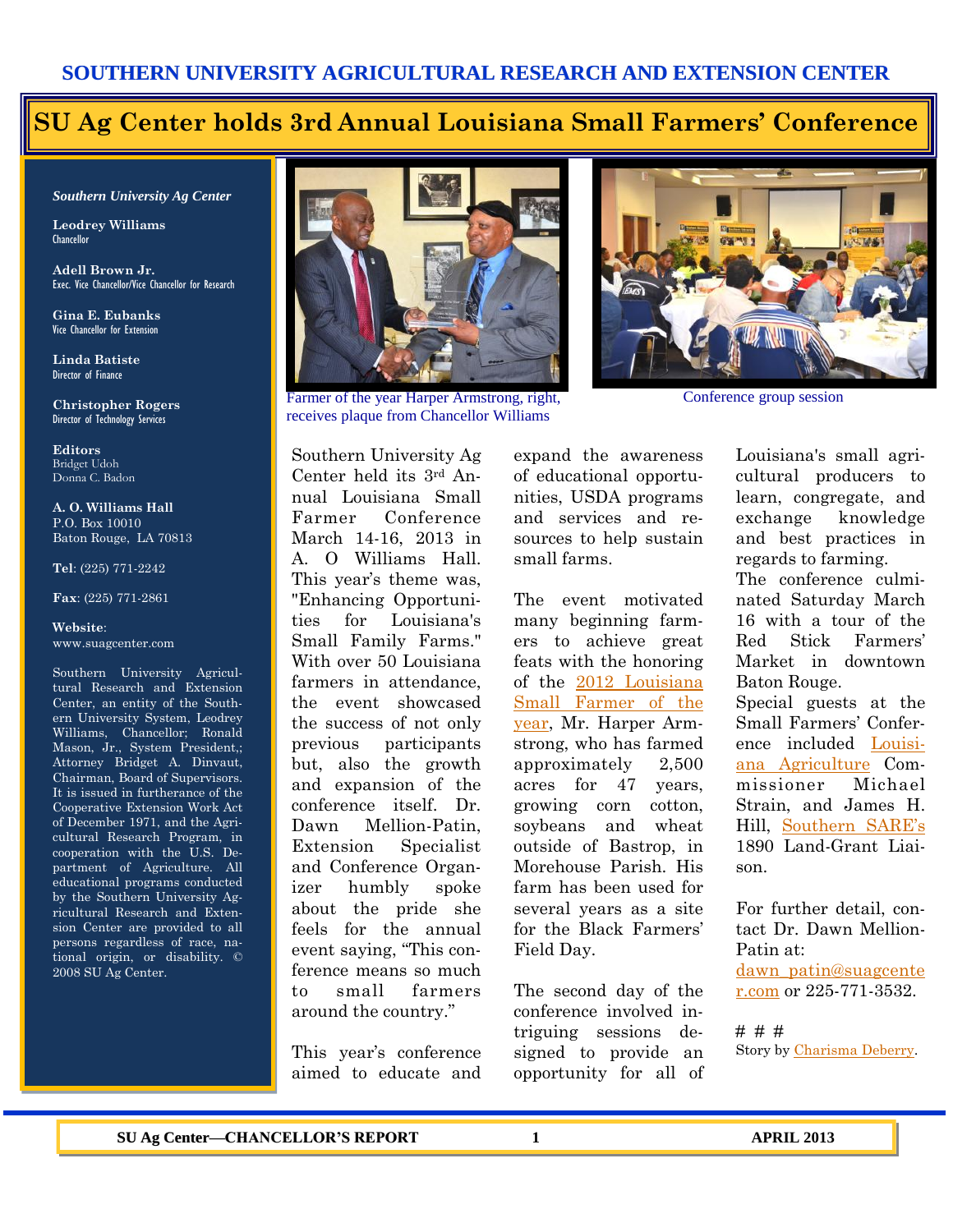### **Southern University Ag Center's Urban Forestry studies biofuel machine**



**Butterfield, left, takes students, faculty and staff through the fuel-making process; Abdollahi chimes in with explanation.**

Southern University Ag Center's Urban Forestry research scientists led by Dr. Kamran Abdollahi are always seeking different ways to reduce waste in the urban ecosystem in an environmentally friendly way, particularly in the aftermath of hurricanes. Dr. Abdollahi sought a novel and efficient technology to recycle tree debris that had stressed most of the state of Louisiana following Hurricane Katrina in 2005 In his quest, Abdollahi collaborated with the industry sector and identified a state of the art Micro biofuel system that could produce biofuel from biomass. He obtained funding from the USDA National Institute of Food and Agriculture (NIFA) to enhance bioenergy education, research and outreach in Louisiana and the region. He also secured additional funding to acquire three Micro-Fueler systems from [E-Fuel Corporation i](http://www.microfueler.com/default.aspx)n California. Since then, Floyd Butterfield, the inventor of Micro-Fueler System and VP Biofuels, has made several trips to train

research scientists and students on the proper utilization of the system. The Micro-Fueler (a Mini Biofuel Factory) is capable of converting processed waste biomass into biofuels such as diesel and ethanol that can be used to operate vehicles. Butterfield indicated that the company's goal is converting waste and agricultural feedstock such as corn into fuel for vehicles and/or to generate power, further citing this as a more econ o m i c a l a p p r o a c h than transporting debris to landfills.

Energy production is curr e n t l y c o n t r o l l e d by big companies. Making the home ethanol system available to small scale producers through a sustainable selfgenerated means would boost the local and regional economies while benefiting the environment. "We think that fuel independence is valuable for everyone," said Butterfield.

The company foresees many additions and directions for the machine as well as biofuel production, especially given the constantly rising gas prices.

Abdollahi and Butterfield are collaborating on creating public awareness with the possibility of setting up a training facility at Southern University to benefit the south. Louisiana State University is also a partner in the project and a representative made a presentation on the subject during the recent symposium.

According to the [BioMass](http://www.biomassenergycentre.org.uk/portal/page?_pageid=76,15049&_dad=portal) Energy [Center,](http://www.biomassenergycentre.org.uk/portal/page?_pageid=76,15049&_dad=portal) biomass is biological material derived from living, or recently living organisms. In the context of biomass for energy, this is often used to mean plant based material, but biomass can equally apply to both animal and vegetable derived material.

For more information, contact Dr. Kamran Abdollahi at [Kam](mailto:Kamran_Abdollahi@subr.edu)[ran\\_Abdollahi@subr.edu](mailto:Kamran_Abdollahi@subr.edu)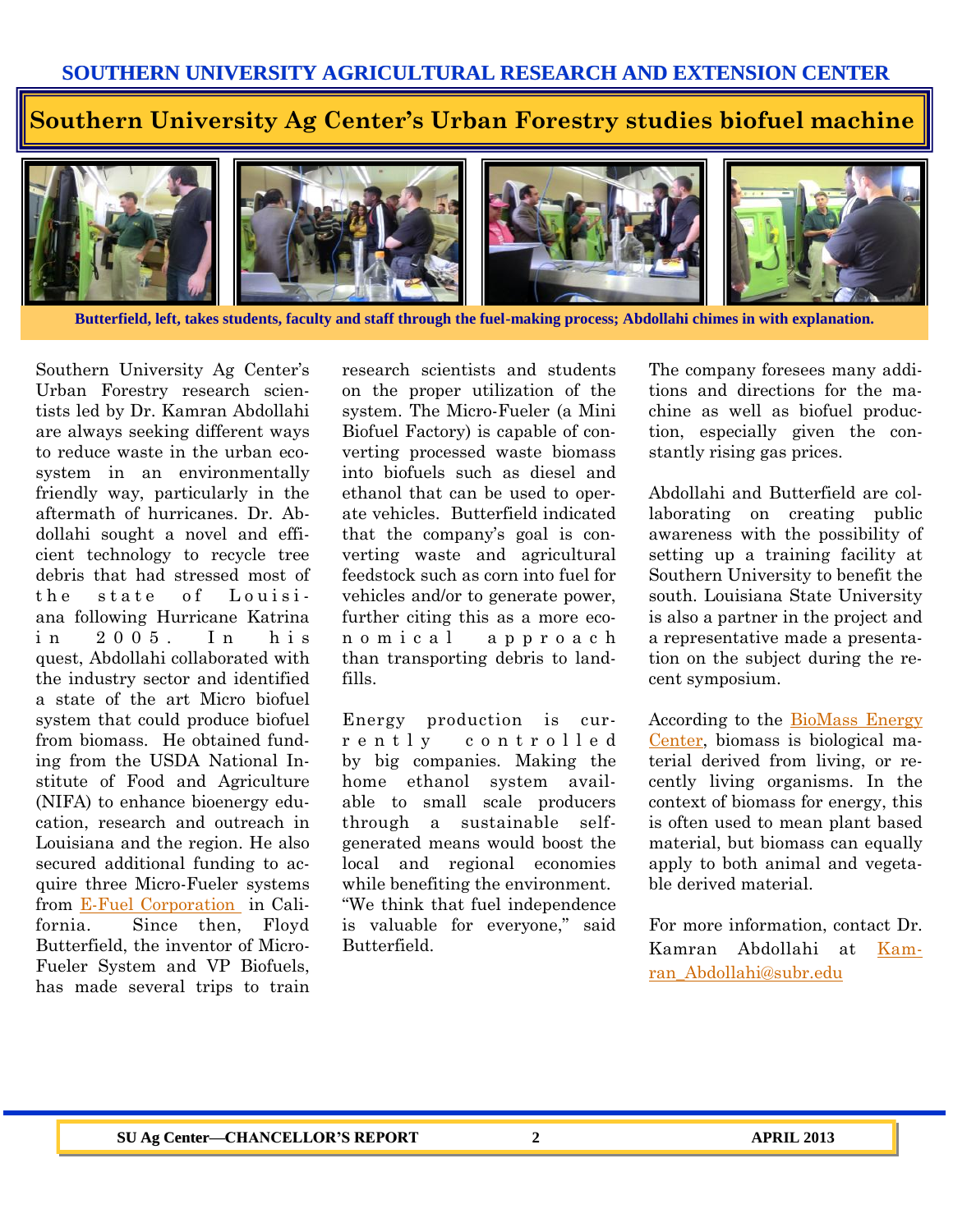#### **SOUTHERN UNIVERSITY AGRICULTURAL RESEARCH AND EXTENSION CENTER**

#### **Second Chance 2 Recover Program collaborates with Louisiana Correctional Institute**

On the road again, the Second Chance 2 Recover (SC2R) Program has collaborated with Louisiana Correctional Institute for Women (LCIW). On Monday, April 1, 2013 Tiffany Franklin, Delores Johnson and Milissia John-Baptiste discussed "Anger Management: Controlling it Before it Controls You" with 110 female inmates at LCIW in St. Gabriel, LA. The inmates were asked to develop a list of triggers that causes them to get angry. Inmates also took part in a deep breathing activity and found it to be quite relaxing.

 Ms. Megan Jones, Transition Specialist/Re-entry Coordinator at LCIW commented, "Your presentation was relevant to our program and quite beneficial to our offender population. The offenders found it very informative and enjoyable, and provided much positive feedback. They thoroughly enjoyed your enthusiasm and motivation, as well as the Power-Point presentation."

One inmate responded to session by stating, "I've learned more ways to control my anger." Another inmate described the SC2R speakers as being "down to earth and very informative. They spoke to us like we are human beings, not just inmates."

SC2R classes are taught in Caddo, East Baton Rouge, and St. Gabriel Parishes. For more information, please contact Tiffany Wilkerson-Franklin, Program Coordinator at (225)-771-2775.



**SU Ag Center—CHANCELLOR'S REPORT 3 APRIL 2013**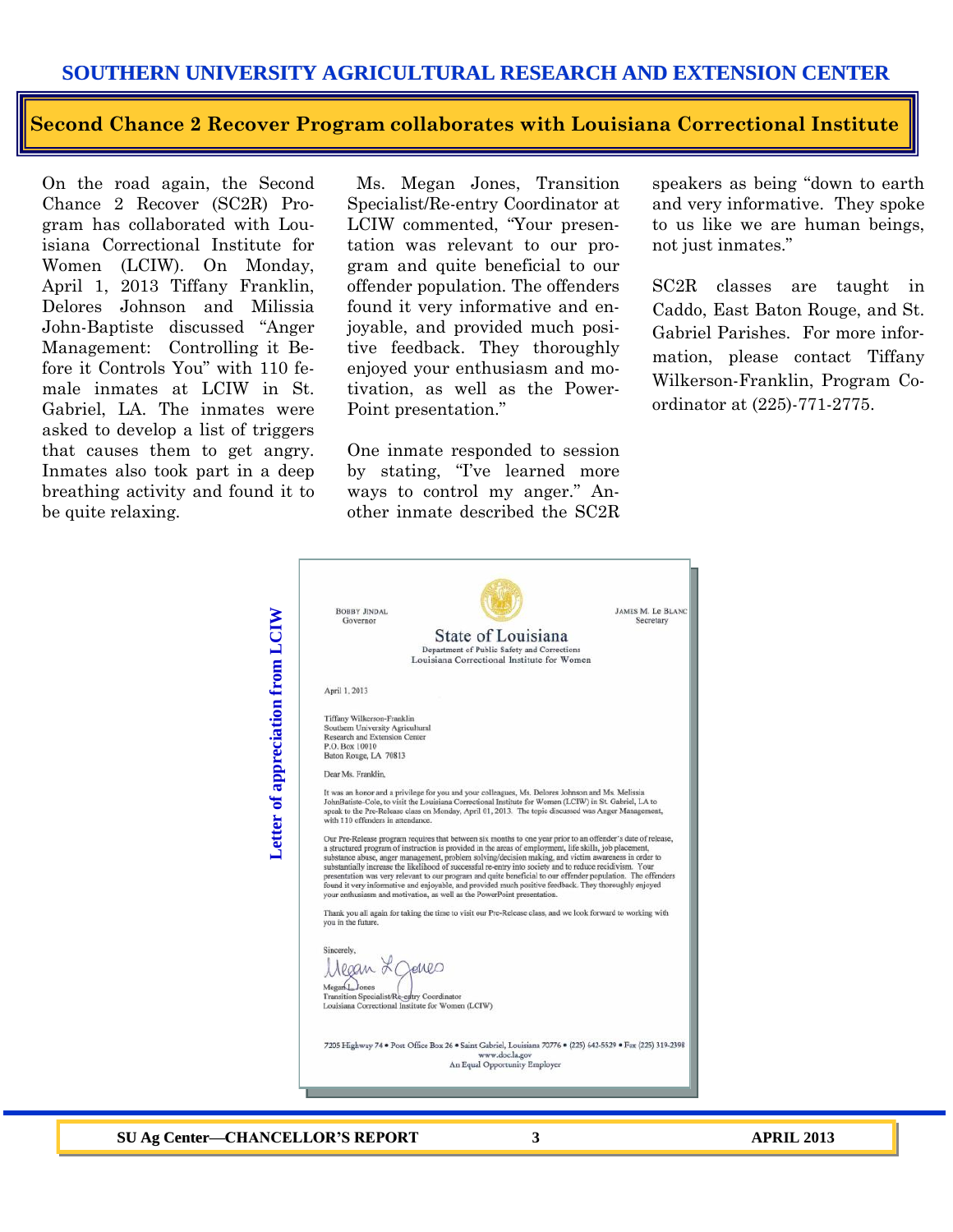**SU Ag Center, Omega Fraternity Join Forces to Promote Community Gardening**





The Omega Psi Phi Fraternity, Inc. and the SU Ag Center collaborated to assist four community groups in establishing and maintaining their gardens during the Community Service component of the 76th Annual 9th District Omega Psi Phi Meeting held recently in Baton Rouge, La.

SU Ag Center County Agent and Omega member Terrence Marshall, Stephanie Ellwood, Extension Associate, and Omega District Community Service Chairman Donald Batiste organized the event with fraternity members participating from the 9th District, which is composed of chapters from Louisiana, Texas, Arkansas, and Oklahoma.

The fraternity members constructed fences, built container boxes and garden plots, planted vegetables and flowers, mowed grass, and performed other beautification activities. These gardens included: The Garden of Champions; The Stump of Hope; From the Bottom to the Top; and Avira's Rainbow Community Gardens. The Baton Rouge Garden Alliance, Ms. Ollie Doucette, Ms. Sharon Terrace, Ms. Aldremer Smith, and Ms. Marva Coleman, Coordinators, were the recipients of this community service effort.

The host chapters for the Omega District Meeting were Beta Sigma- Southern University; Theta Kappa- LSU; Delta Tau-Plaquemine; Lambda Alpha- Baton Rouge, and Lambda Kappa Kappa - Baton Rouge.

For more information, contact: Terrence Marshall at 225.389.3055.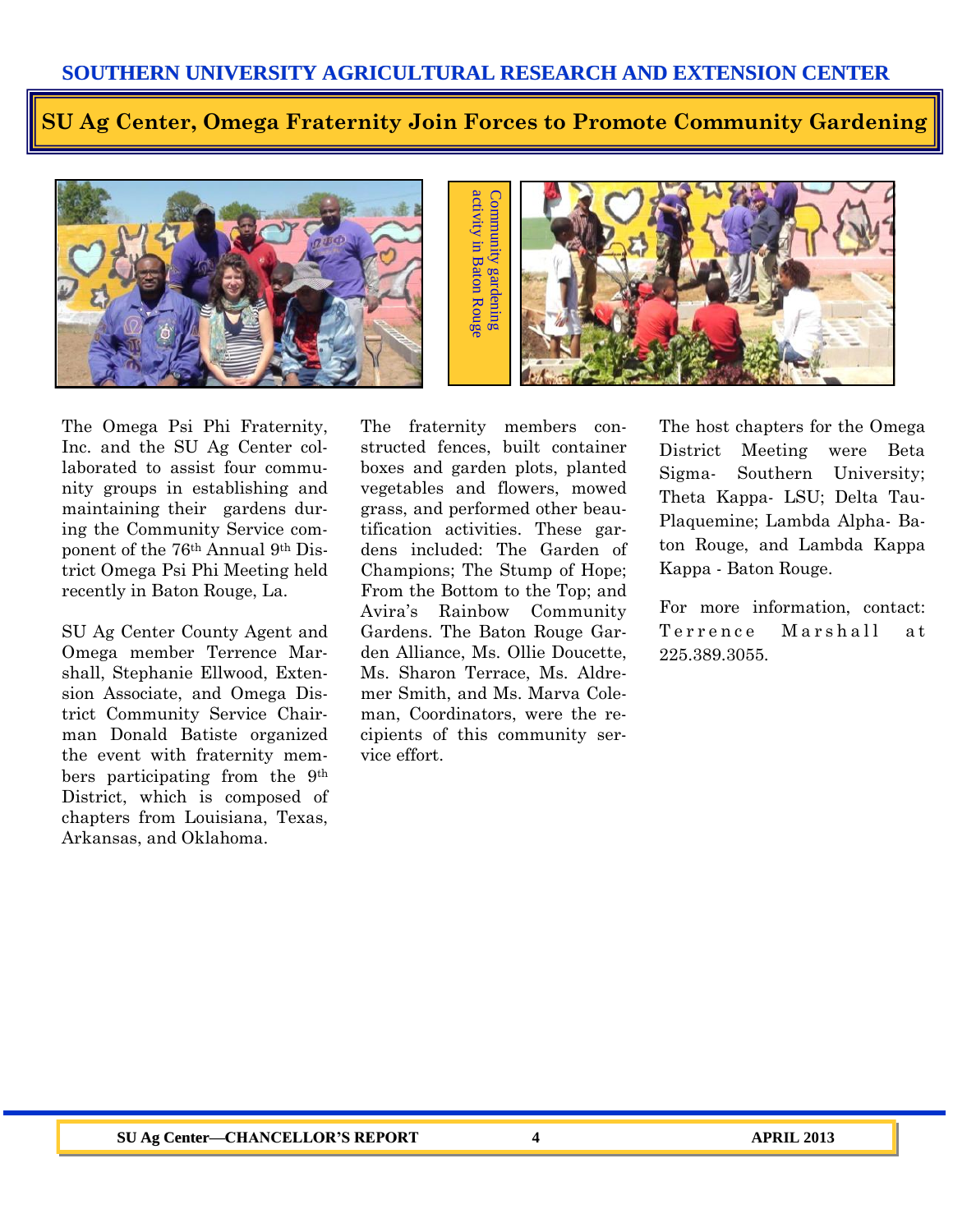#### **SOUTHERN UNIVERSITY AGRICULTURAL RESEARCH AND EXTENSION CENTER**

## **Marshall Holds WPS Pesticide Handlers' Workshop for SU Ag Workers**

East Baton Rouge Parish County Agent Terrence Marshall held a Worker Protection Standard Pesticide Handlers' Workshop to certify SU Baton Rouge and Ag Center workers in the safe handling and use of "restricted use" pesticides. The training is mandated by The Environmental Protection Agency (EPA) and was established through the Federal Insecticide, Fungicide, and Rodenticide Act (FIFRA) in 1996 to ensure workers who handle pesticides are aware of the dangers involved in pesticide handling and the necessary steps to take in the event of an emergency.

SU Ag Center employees who completed the training as certified safe pesticide handlers included: Curtis Chisley, Travis Collins, Arthur Dayton, Lisa Gray, Todd Hill, and Charles Holiday. SU Baton Rouge employees who also completed the workshop were Willie Sensley and Cordell Veal. The certification is valid for five years.

Also, Marshall conducted a Private Pesticide Applicators' Recertification Workshop for clientele in East Baton Rouge Parish. Farmers and homeowners who use restricted-use pesticides must become certified through a testing procedure to enable them purchase those pesticides. Once certified, they must attend a refresher workshop every three years to maintain their certification. The workshop included sessions on Pesticides and Nuisance Animal Control led by Dr. Don Reed, Wildlife Specialist, LSU Ag Center. Marshall conducted the sessions on Pesticide Handlers and the Worker Protection Standard, and Pesticide Spray Drift. A total of 30 participants were re-certified as private pesticide applicators.

For more information, contact: Terrence Marshall at 225.389.3055



**WPS Pesticide Handler Training**



**EBR PPA Recertification Workshop**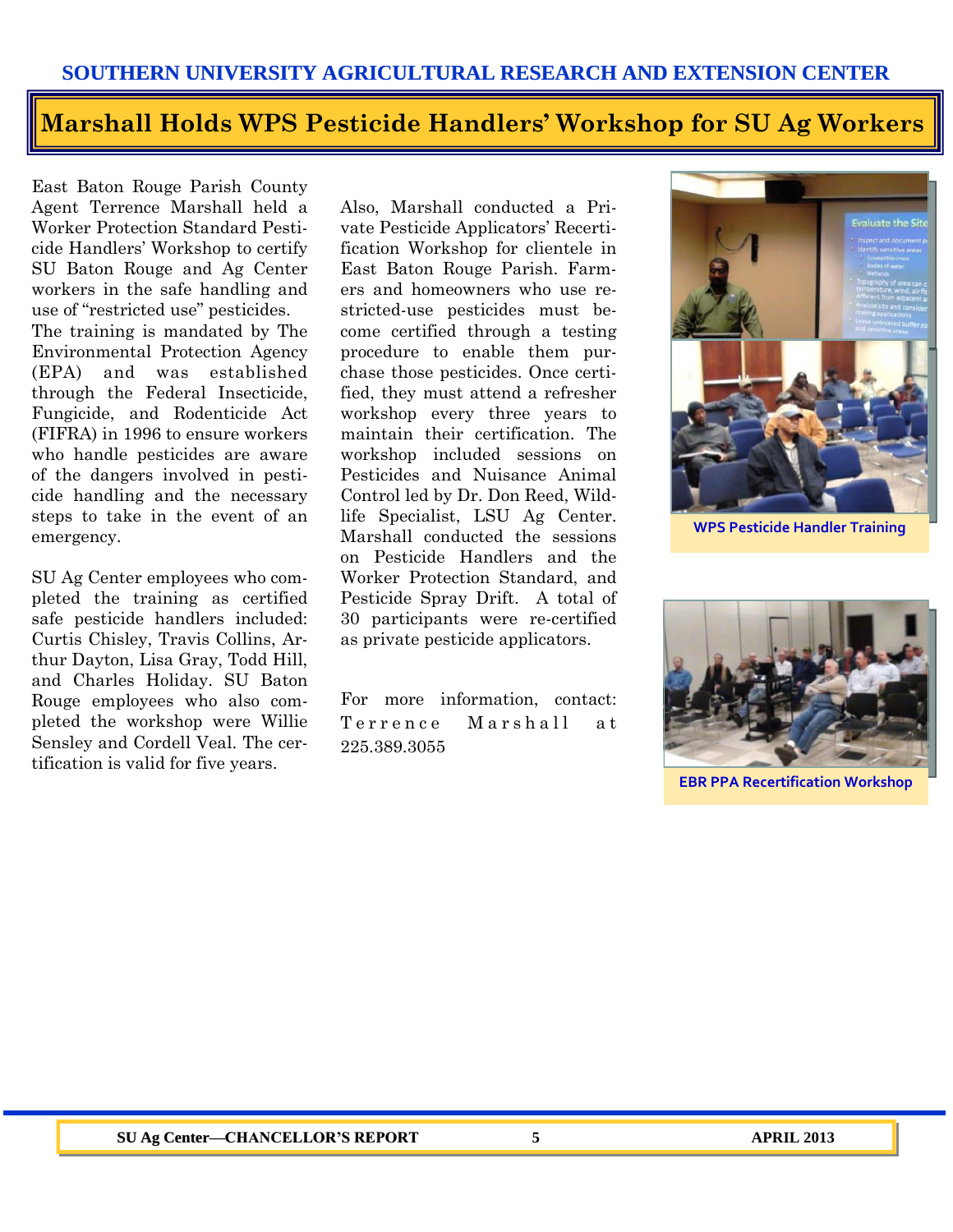## **Caddo Correctional Center benefits from financial planning workshops**

Katherine Ervin, parent educator, Bossier Parish, conducted four financial planning workshops at the Caddo Correctional Center on February 7, 20, 21 and 27th. The workshops attracted 160 inmate participants. The purpose of classes was to prepare inmates for release by enhancing their understanding, knowledge, and skills that will enable them to assume economic roles and make financial decisions with confidence and competence.

They learned that managing their finances is a decision, a determination, a mindset and focus that must remain throughout their life time.

The inmates also learned that they need to "earn it, manage it, oversee it, and take care of it" like a "Rock Star.'' Ms. Ervin shared with the participants that it is not how much money you make, but what you save versus what you spend that determines your wealth. She emphasized the importance of knowing how much income to expect over a period of time and to budget accordingly.



**Financial planning workshop session at** 

#### ###

Ervin also conducted nutrition workshops at Hooter Park A. Head Start Center on February 6, 7, & 13. She visited 12 classes and read from several books on nutrition. Workshops aimed at motivating youth to adopt healthy eating practices and active physical lifestyles consistent with the Dietary Guidelines for Americans.

It encourages them to eat more fruits and vegetables at an early age. The new model of proper nutrition from the USDA, "MyPlate" was also introduced to the youth. Educational activities books and a box of colors and "Fuel Up with Healthy Foods" activities books were presented to 135 youth to take home and continue the learning experience with their parents. These books are developed by the state office (Fuel up with healthy Foods).



**Ervin conducts nutrition workshop at**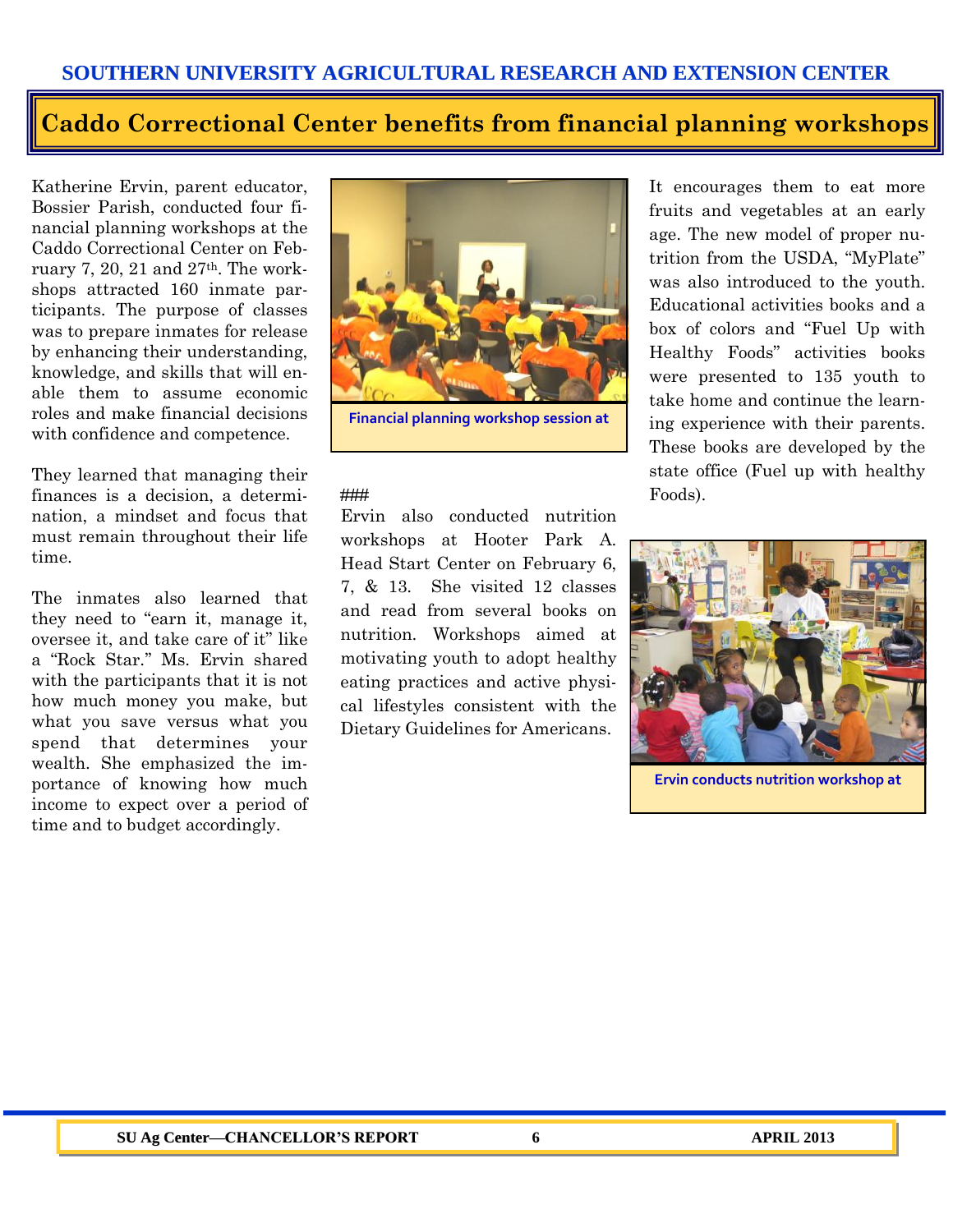## **FACULTY AND STAFF ACCOMPLISHMENTS AND ACTIVITIES**

**Fatemeh Malekian**, associate professor, nutrition, SU Ag Center was recently named Alumnus of the year by Louisiana State University. Malekian was honored with the award on March 20. Malekian serves as adjunct faculty in LSU Department of Food Science.



**Malekian with Ruth Patrick, LSU Professor Emeritus, nutrition**



**L-r: Adell Brown, Ruth Patrick, Fatemeh Malekian, Kenneth Koonce and Donnie Miller**

**Mr. Odis Hill,** Assistant Area Agent, Morehouse and Union Parishes, **and Mrs. Carolyn Robinson,** Associate Area Extension Agent, East and West Carroll Parishes provided educational workshops on gardening practices and nutritional value of fresh fruits and vegetables at HV Adams Elementary School in Bastrop, LA.

Fifth grade students, administrators, teachers and volunteers participated in the showing of the school garden. On March 7, Dr. Gina E. Eubanks, Vice chancellor for Extension, and Kasundra Cyrus, Specialist, Family and Consumer Sciences, traveled from Baton Rouge for the event, which featured five student presentations on their "garden to table" experiential learning.



**Fatemeh Malekian,** Nutrition Professor, conducted training on new dietary guidelines/MyPlate, nutrition and food safety in Crowley, Louisiana on February 7. There were 30 participants from surrounding childcare/head starts.

Malekian is a member of Mayor's Healthy City Initiative. In August 2012, the Fresh Beginnings Program, developed through Mayor-President Kip Holden's Healthy City Initiative, was awarded a \$1 million grant from the Blue Cross and Blue Shield of Louisiana Foundation's Challenge for a Healthier Louisiana Grant Program. Fresh Beginnings leverages high-impact partnerships which promote food access, healthy eating, & active lifestyles in North & Old South Baton Rouge, with a focus on zip codes 70807, 70805, and part of 70802. Fresh Beginnings has the potential to reach over 61,000 residents.